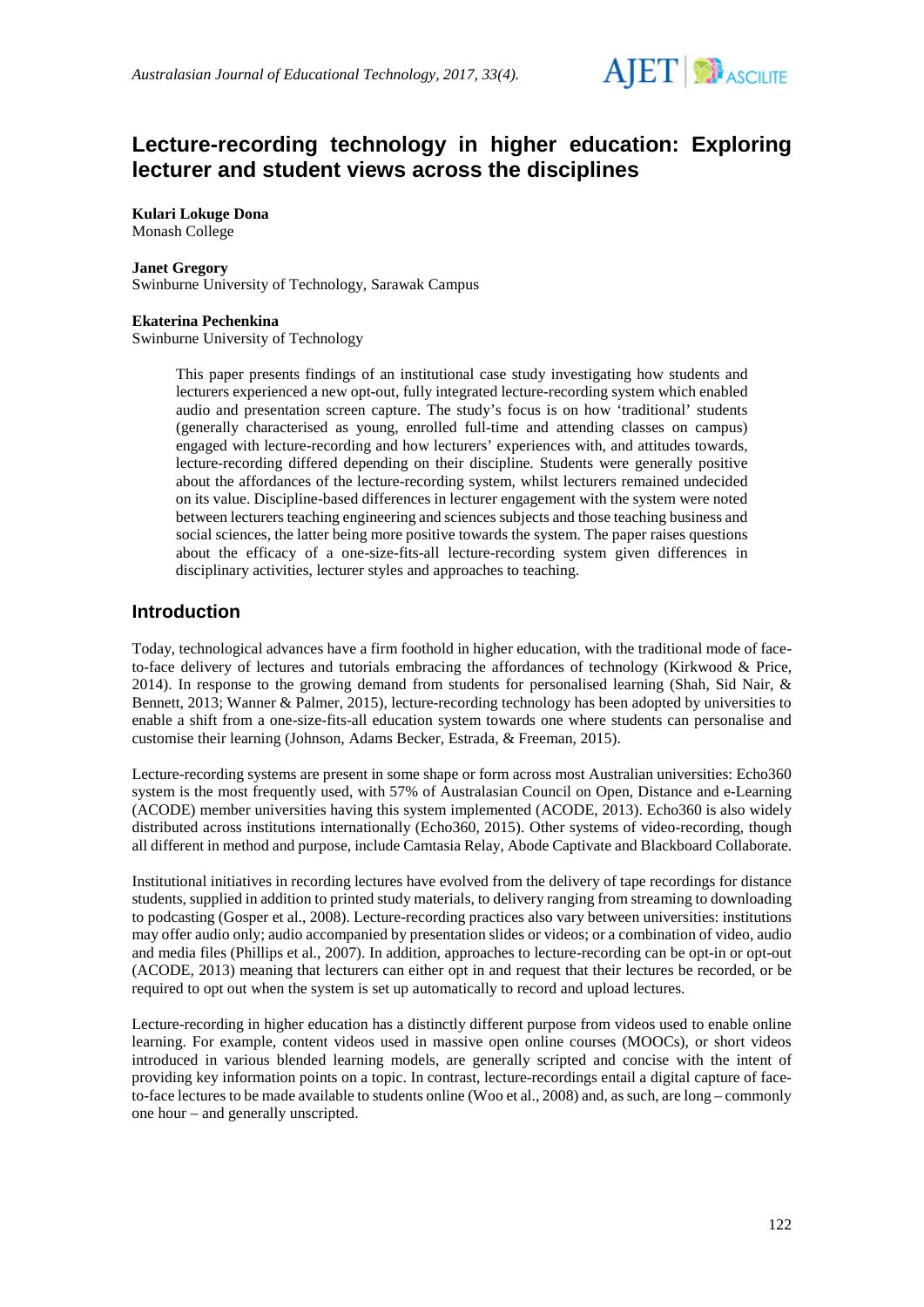

Most contemporary lecture-recording systems work to enable access to the recording via a passwordprotected learning management system (LMS); but variations occur in the level of automation of the recording process as well as the levels of support and adoption. As such, studies that specifically compare one method of delivery over another for benefits and drawbacks are needed. Whilst there are institutional and cross-institutional case studies of the use of lecture-recording systems (Friedland, Knipping, Schulte, & Tapia, 2004; Larkin, 2010; Phillips et al., 2007) as well as discipline- and cohort-specific studies (Johnston, Massa, & Burne, 2013; Leadbeater, Shuttleworth, Couperthwaite, & Nightingale, 2013; Spaeth-Hilbert, Seufert, & Wesner, 2013; Yeung, Raju, & Sharma, 2016a), this paper addresses current knowledge gaps by presenting evidence of disciplinary differences amongst lecturers in their views about the use of lecture-recordings, and expanding on comparisons between student-lecturer experiences following the introduction of Echo360 as an opt-out system.

## **Lecture-recording: Benefits and challenges**

The attitudes and goals of lecturers and students in regard to the use of educational technologies for learning and teaching can often be incompatible (Johnson et al., 2015; Phillips et al., 2007). Specifically, research into lecture-recording systems and their impact on learning and teaching processes presents a diverse and highly contested area of knowledge, where the interplay between the presence of lecture-recording, student decision-making around lecture attendance and lecturer attitudes towards lecture-recording is complex and still not very well understood.

Students generally report positive responses to lecture-recording and use the recordings to support their studies. Several studies (Kinash, Brand, & Mathew, 2012; Maynor, Barrickman, Stamatakis, & Elliott, 2013; Van Zanten, Somogyi, & Curro, 2012) reported that students valued lecture-recordings and used them primarily to review the lecture material. Tarr et al. (2015) found that students appreciated the option to learn at their own pace, for example, by doing required reading immediately prior to listening to the recording of a lecture, hence maximising effective study time. Students also appreciated being able to pause the recording whenever their attention waned and using recordings to review material in preparation for assessments (Tarr et al., 2015). Utilising cost-benefit analysis, Taplin, Kerr, and Brown (2013) even concluded that students would be willing to pay a reasonable fee to download their lecture-recordings.

Studies focused on the perceptions of both students and lecturers tend to present mixed results. Price and Almpanis (2015) found both students and lecturers to be very positive about lecture-recording technology and its capacity to enhance student learning, especially in preparation for assessments. However, others (Larkin, 2010; Maynor et al., 2013; O'Callaghan, Neumann, Jones, & Creed, 2015; Phillips et al., 2007) report on differing perceptions by students and lecturers, with students generally in favour of having immediate access to the recordings, and lecturers remaining undecided and concerned that students may watch a recording rather than attend a face-to-face lecture, which might cause their studies to suffer.

Concerns by lecturers that students may choose to miss classes due to lecture-recordings are not substantiated in the research. Maynor et al. (2013) found that only 10% of their sample of 140 students said they used recordings as a substitute for class; however, nearly half of the same sample said that hypothetically they would be more likely to miss a lecture if they knew it was being recorded. Similarly, in the Marchand, Pearson, and Albon (2014) study only 10% of 210 participating students said they were using recordings as a substitute to attending a lecture. The same study (Marchand et al., 2014) found that lecturers did not notice any changes in students' overall academic performance but perceived increased absenteeism; while a study by Yeung, Raju, and Sharma (2016b) indicated that students who were nonfrequent lecture attendees were not likely to use lecture-recordings to make up for a missed a lecture compared to those who were frequent attendees. Further, a survey of over 500 students (Gysbers, Johnston, Hancock, & Denyer, 2011) found that the majority of students always or mostly attended lectures even though lecture-recordings were available – students said they perceived lecture-recordings as not always reliable and as limited in the content they captured. The same study (Gysbers et al., 2011) found that when students did not attend lectures, this was due to a variety of logistical reasons, including inconvenience, overcrowded lecture rooms and peer distraction.

The findings from these studies suggest that the presence of lecture-recordings may not be the deciding factor in a student's decision not to go to class, as other factors may be more significant – students may miss face-to-face lectures for a variety of pragmatic, pedagogical and personal reasons, which have little or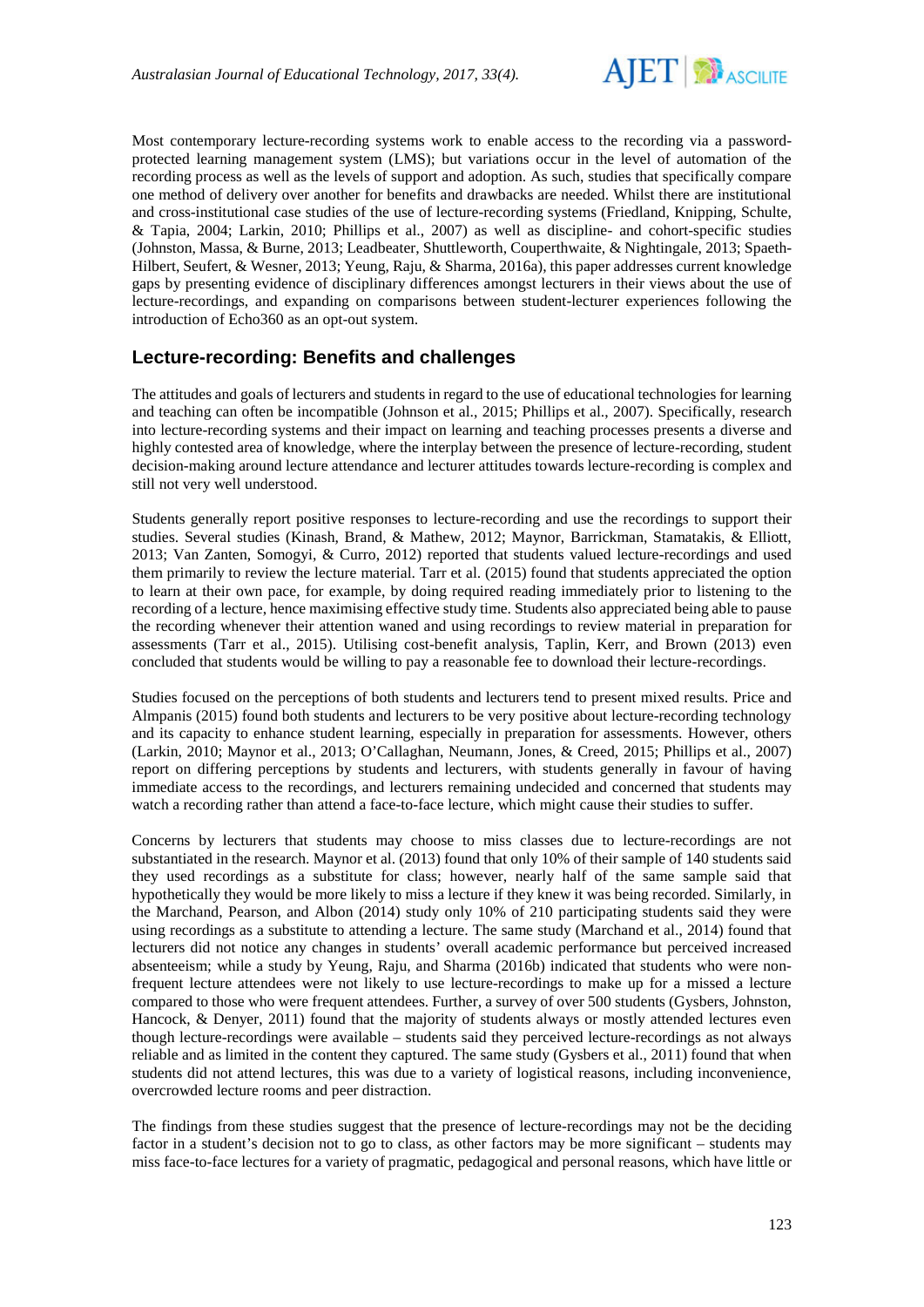

nothing to do with whether lectures are recorded or not. Among these reasons of non-attendance are sleeplessness, illness, the need to prioritise time and study for examination in other subjects instead of attending lectures and having other competing commitments; other factors such as poor weather conditions preventing students to travel to campus and perceived inefficiencies of lectures conducted in overcrowded lecture halls have also been found to be important factors for students when deciding whether to attend a lecture or not (Bati, Mandiracioglu, Orgun, & Govsa, 2013).

A number of studies evaluating lecture-recording models and approaches have reported that lecturerecording tools play a significant role in enhancing students' educational experiences by making lectures more accessible and flexible (McNaught, Lam, Chan, Yuen, & Ho, 2012; Secker, Bond, & Grussendorf, 2010; Toppin, 2011; Woo et al., 2008). In their comprehensive review of lecture-recording research, Kinash et al. (2015) found no evidence to suggest students' achievement suffered when lecture-recordings were available. McKenzie (2008), who studied the effectiveness of lecture-recording as a learning tool, showed that, when compared to attending face-to-face lectures, listening to lecture-recordings was at least as effective in meeting students' learning objectives as rated by students themselves. Some studies specifically looked at how lecture-recording technologies support students from non-English-language backgrounds (Leadbeater et al., 2013; Pearce & Scutter, 2010), and it was suggested that this group of students, as well as those with various disabilities (such as fatigue disorder or dyslexia), can benefit greatly from the lecturerecording opportunities (Claret, 2016).

In addition to student attendance patterns and the evaluation of effectiveness of lecture-recordings as a learning tool, the question of whether (and how) lecture-recording affects teaching constitutes a third important topic of scholarship in this area. In their review of lecture-recording scholarship, O'Callaghan et al. (2015) found that lecturers felt that the presence of lecture-recording restricted the structure of lectures. This result supports older studies that raised similar concerns around lecture-recording and lecturing styles. For instance, Donnan, Kiley, and McCormack (2004) found that some of the critique of lecture-recording by lecturers existed because lecturers felt lecture-recording placed rigid limitations on how lecturers taught. Phillips et al. (2007) confirmed that lecturers felt they had to adopt a more didactic style of lecturing to accommodate the presence of lecture-recording systems, and as a result they became more self-conscious about their teaching and their lectures lost an element of spontaneity.

In regards to how lecturers altered their teaching in response to the presence of lecture-recording technologies, Gosper et al. (2008) presented three key scenarios lecturers could adopt when engaging with lecture-recording technologies. In the first scenario, lecturers make no changes to the way they teach, choosing to maintain the status quo and reminding students that lecture attendance is important. In the second scenario, lecturers make an effort to accommodate technology. For instance, they reduce their movement in class, do not use copyrighted multimedia and adopt sound-inclusive practices, such as repeating questions asked from the audience and speaking more slowly. In addition, lecturers in this scenario tend to script their lectures more tightly and utilise online discussion boards and other communication mediums in an attempt to make their content more inclusive. Finally, in the third scenario, lecturers make an effort to redesign curriculum with the intent to allow more time for interactive situations in class by replacing face-to-face components with lecture-recording, hence leaving more time for engaged discussions, hands-on activities and other practical components of the learning process. After reviewing lecture-recording scholarship, Kinash, Knight, and McLean (2015) argued that delivery of content via recorded lectures has the capacity to influence a shift from didactic lecture towards more constructivist learning.

We were interested to explore whether changes in teaching approaches due to lecture-recording varied across disciplines – specifically the disciplines of science, business and social sciences – as we found no studies that addressed this question. Consequently, this case study, following the institutional implementation of Echo360 lecture-recording opt-out system, aimed to understand how the new system was received by its end users – students and lecturers – and specifically whether there were major differences in lecturer perceptions and approaches across disciplines. In particular, we wanted to establish how students and lecturers engaged with this new system; how they used its affordances; and what were its key benefits and drawbacks. Analysis of the experiences and perceptions of Echo360 opt-out system by students and lecturers has enabled us to investigate major interdisciplinary differences between lecturers as well as compare student and lecturer experiences. In the sections that follow we set out the case of lecturerecording at our university, describe our method and sampling and discuss our findings. This research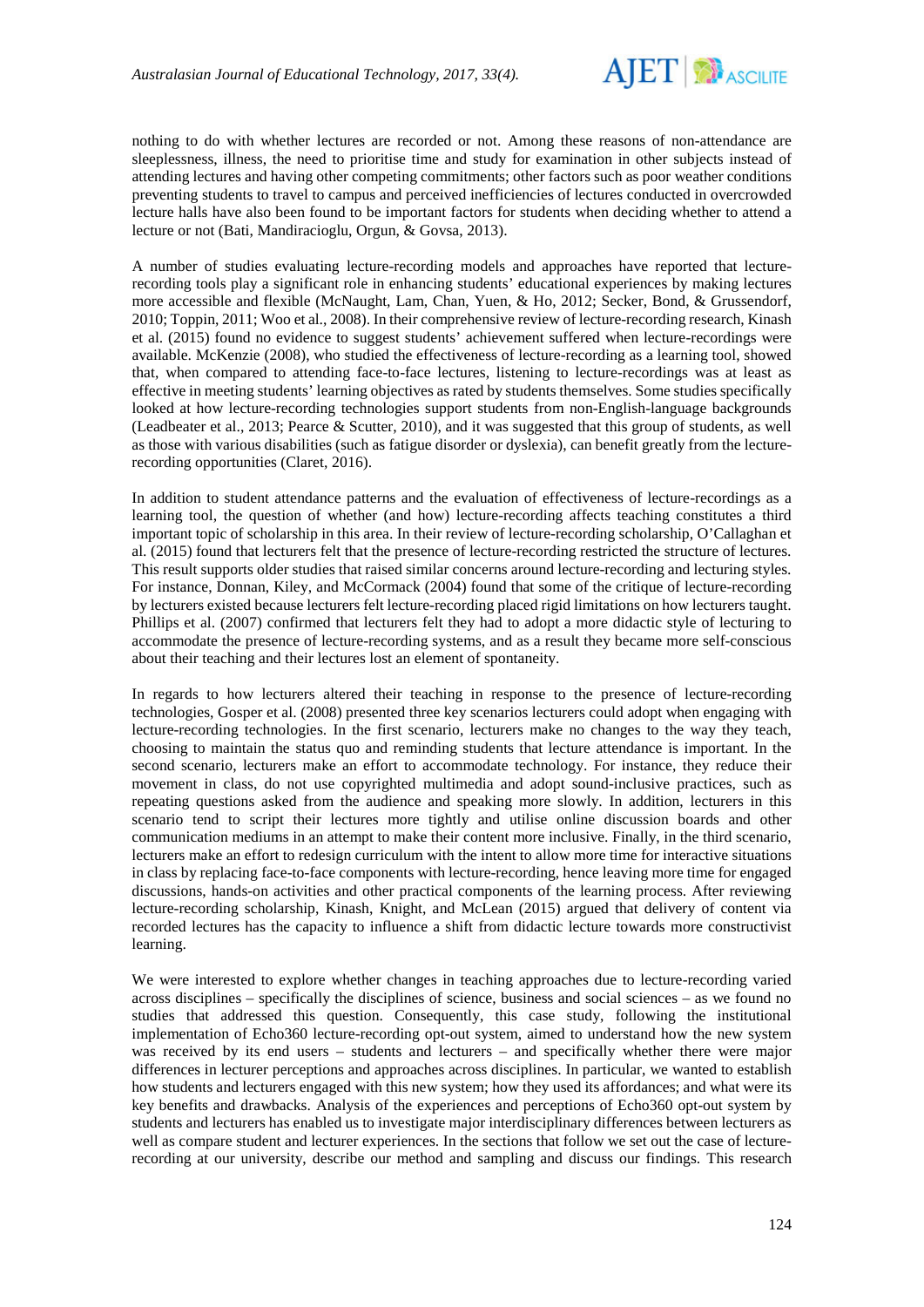

followed the structure of a case study design where lecturers and student perspectives were contextualised in our institutional environment. Further, by combining qualitative and qualitative components in lecturer and student surveys, we were able to validate our data by combining two types of data and triangulating the responses.

## **The case study**

Our university adopted a fully automated system Echo360 in 2014. In addition to being fully automated, the system was integrated with the timetabling system and the university's LMS requiring lecturers to opt out if they did not want lectures recorded. The system's opt-out aspect meant that all lectures scheduled in Echo360-equipped rooms would automatically be recorded and transferred to the LMS for students to access almost instantly. The system was designed to avoid additional manual processing: lecturers did not have to manually request, upload or make recordings available to students as this was all managed automatically. It is important to note at this point that whilst this system was an opt-out system, and all recordings were automatically made available to students, lecturers did have the option of pausing the recording, editing the recording and even deleting it from the LMS. Lecturers were trained on how to implement these steps, when appropriate, giving lecturers control over the availability and accessibility of their lecture materials.

We selected a case study methodology as the case study is a particularly useful method when doing evaluation research and exploring an area where there is limited knowledge. Our goal was to evaluate the new lecture-recording system by drawing on data of the experiences of lecturers and students across different disciplines to build on existing knowledge and to explore whether differences existed between disciplines following the introduction of this new opt-out lecture-recording system. A case study methodology enabled a holistic perspective of the experiences of both participant groups as a complex phenomenon (Patton, 2002a, 2002b). It also allowed for the presentation of evidence which could support other institutions using opt-out lecture-recording systems across different discipline groups in understanding this experience and developing their own conclusions (Stake, 2000). The case study drew on a combination of qualitative and quantitative data collection methods, all positioned within the context of our institutional environment.

Data was gathered through surveys with both students and lecturers and interviews with technical staff responsible for the implementation and functions of Echo360. The surveys had quantitative and qualitative components, allowing for both depth and breadth of data. The surveys were fully anonymous and hosted online by the Opinio platform. They combined Likert-scale and yes/no questions, opinion rubrics and openended write-in questions intended to generate qualitative data. When analysing the survey data we have drawn on the mixed method approach (Bazeley, 2009, 2013; Creswell, 2003), which allowed us to combine analysis of quantitative and qualitative data and draw conclusions.

The student survey contained 32 questions and was distributed to a sample of students who were enrolled in lecture-recording–enabled units in semester 2, 2014. As per approved ethics protocols, student emails were extracted from the LMS and randomised. The fully anonymous survey was open for the period of one month, during which time 66 valid responses were recorded. Mixed-method analytical software Dedoose was used to analyse qualitative data from both surveys and draw trends from open-ended response data. The lecturer survey**,** comprising 14 questions, received 53 valid responses. In addition to questions related to lecture-recording, the student survey also collected general demographic information, including data on gender, age and discipline of study. This allowed us to position our student participant cohort within the university's general student population: according to 2014 full-year statistics (Department of Education and Training), over 65% of our university's total student population were attending classes on campus, 63% were enrolled in a full-time mode and the gender split was near equal. Furthermore, the majority of all students in that year (75%) were domestic students. All percentages presented throughout findings section are rounded up and only key trends are reported.

The self-selecting nature of our participant cohorts meant that only those participants who had experienced the lecture-recording system and wanted to share their opinions about it responded to the surveys. Seven semi-structured interviews conducted in parallel to the surveys elicited in-depth experiences of staff members who were in charge of implementing and trialling the new Echo360 system – and while we do not specifically report on the interview findings here, nonetheless, this data allowed us to clarify the context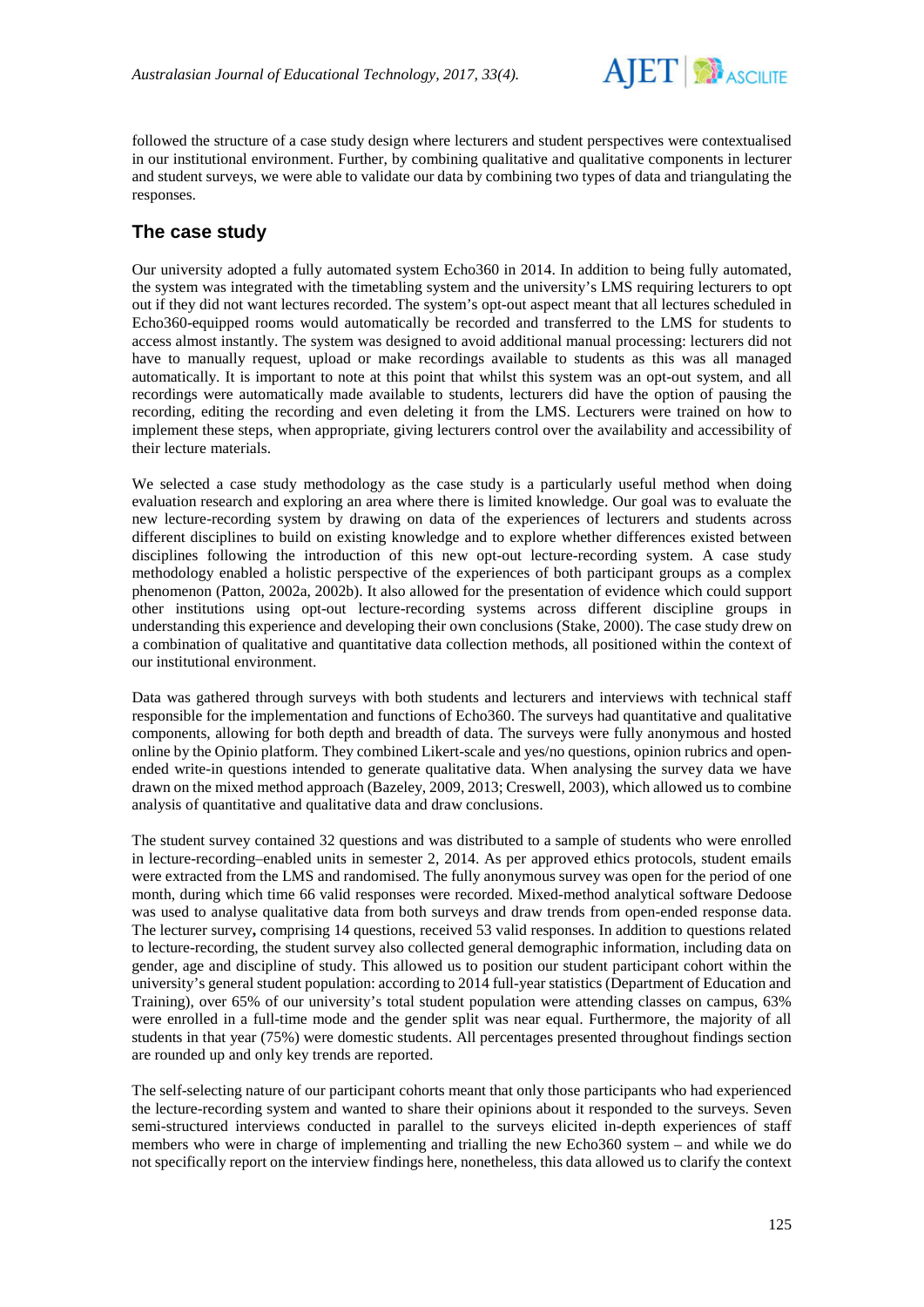

of Echo360's implementation at our university. The anonymous nature of the mixed-methods survey allowed both lecturers and students to speak freely and determine the topics of importance to them (by answering open-ended questions) in relation to our inquiry. The case study approach was appropriate in this study as our main research questions were around how students and lecturers were engaging with the new lecture-recording system and why. The research team had little control over behavioural events, and the focus of our study was contemporary; that is, it was occurring in real time as we were conducting this study (Yin, 2013).

In this exploratory study, we accepted the small sample size (a total of 119 participants) as we were building on other studies into lecture-recording while contributing to a new area of scholarship – that of interdisciplinary differences in experiences with lecture-recordings. While we realise our research findings cannot be generalised to lecturer and student experiences with lecture-recording in other universities, interpretations we make on the basis of our rich data can inform and provide insights for other universities using lecture-recording systems.

## **Findings: Student and lecturer experiences with lecture-recording**

### **Students**

Student demographics data indicate that 37% were in the age bracket of 21–25, followed by those aged 18– 20 (20%), with mature-aged students in their thirties forming the third largest age sub-group (15%) and the rest of students (18%) spread across smaller age groups. The gender split in this sample was close to 50/50. The largest group in the sample was either in their second year of study (36%) or in their third (33%); with only a few being first-year (6%) or fourth-year and beyond students. Most students were from the Faculty of Science and Engineering (43%), followed by those from the Faculty of Business and Law (37%), with a small group (9%) from Arts and Social Sciences. Throughout the paper, we will refer to these three discipline-specific groups as 'sciences', 'business' and 'arts' respectively.

Most students in our sample (77%) were domestic, and 14% were international (the remaining 9% either skipped this question or responded 'other'). The majority of student respondents were not employed (42%), with 21% employed in jobs requiring 11–20 hours of engagement a week, 15% working 6–10 hours a week and the remaining 22% engaged in 'other' types of employment. Corresponding to the fact that only a small percentage of students in our sample had full-time jobs (8%), most of them were enrolled on a full-time basis (70%); the biggest segment of population were enrolled in an undergraduate degree (79%) and studying all subjects on campus. The general picture these statistics paint is of a predominantly 'traditional' student body: younger students who are not employed full-time and who attend most of their classes in a face-to-face mode on campus.

When asked how many of their enrolled units of study were supplemented with lecture-recording feature, 46% of student respondents indicated at least some units had this feature, and 31% had all of their units equipped with lecture-recording. A very small number of participants either had no recordings of their lectures available or were not aware if there was such an option. Nearly all student respondents accessed and utilised lecture-recordings at least once per month; however, 31% reported their usage pattern encompassed multiple access times per week.

The most frequent responses from students regarding how they used lecture-recordings were:

- to revisit and clarify complicated or confusing topics
- to prepare for exams
- to learn at my own pace
- to improve overall learning experience
- to help balance schedule (including studies, family and work).

These trends support findings from many other studies, profiled earlier, where students mainly used lecturerecordings to catch up and revise. Furthermore, our study found that students valued lecture-recordings as the recordings eliminated a great deal of stress from their lives by allowing them 24/7 access to lectures, as the quote below illustrates: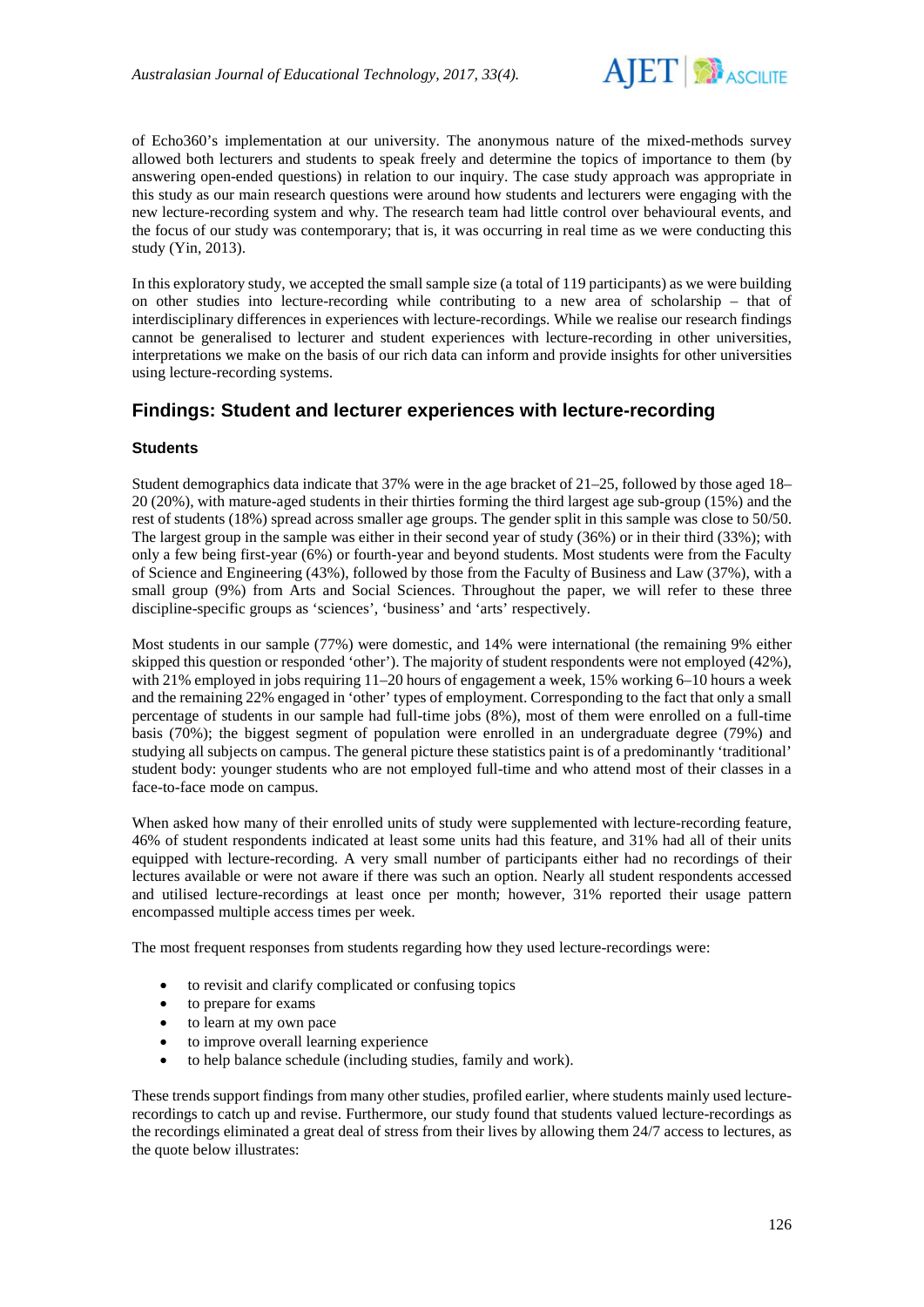

Recordings allow me to revisit the lecture notes and write down notes I may have misheard or missed during the lecture as there is a lot of content. Also you don't want to disturb the flow of the lecture with constant questions that will possibly not allow the whole class to get through all of the available content.

Another student responded: '[I appreciate] the ability to view [lectures] at my own time, when I am attentive and engaged. Often in class I may not take in all the information, and reviewing it greatly helps fill gaps in my knowledge.' Overall, personalised learning emerged as a key theme with students: they perceived lecture-recordings as enabling a more effective usage of time and the achievement of higher grades. A significant group of students (18%) even credited lecture-recording with helping them stay in a class – stating that otherwise they would have dropped out. However, there were also those (35%) who stated that they used lecture-recordings as a substitute for attending class – an item of concern for many lecturers, as previous studies showed. No clarification was given from this group of students as to why they relied on lecture-recordings and skipped lectures – this matter could form the basis of future studies of contemporary student experiences, especially considering most students in our sample were not employed full-time and therefore had to have reasons other than work not to come to lectures.

A very small group of students (4%) appreciated lecture-recording availability stating that because their first language was not English they used recordings to better understand lecture content and improve their comprehension. Some students commented that lecture-recordings helped them understand lecturers with strong accents. Overall, 71% of students surveyed in this study believed that access to lecture-recordings benefited them in their learning, and a majority (nearly 70%) would like to see recordings offered in more of their units of study, wishing for a more uniform approach to lecture-recording offerings at an institutional level.

The evidence of student engagement with lecture-recordings in this study supports the findings from other studies showing students' positive perceptions of lecture-recording. Students across all disciplines in our study indicated that they used lecture-recording to review, revise or catch up on missed lectures, and, regardless of their discipline, students wanted lecture-recording to be available across all their subjects believing recordings enhanced their studies.

### **Lecturers**

The lecturers who participated in this survey came from three key discipline groupings: 45% were from sciences and engineering disciplines; 36% from business and law; and 17% from arts and social sciences. Overall, 70% of participating lecturers were teaching face-to face, with 26% teaching in blended mode, and the remaining few teaching fully online. In contrast to the student responses, where the majority of students replied they would like to have lecture-recording option available in more units, only 28% of all lecturers answered affirmatively, with the majority of them stating they did not want their lectures recorded in the future at all.

In this study, we wanted to address the question of lecturer engagement with, and perception of, lecturerecording across different disciplines. In particular, with the almost equal split between participants coming from sciences and those from business, this study presented an interesting case for cross-disciplinary comparisons. It is interesting to note here that the mode of teaching also varied across disciplines, with 91% of sciences lecturers stating that they teach predominantly in face-to-face mode compared to 63% lecturers from business and 44% from arts. This raises questions about disciplinary differences in approaches to teaching and/or different perceptions of the meaning of terms such as 'blended delivery'. The rest of this section reports on findings around similarities and differences between lecturers' engagement with lecturerecording system depending on which discipline they came from. The main points of comparisons are between perceived benefits and limitations of the system; and the effect of lecture-recording on various aspects of teaching and academic performance.

### *Trends of engagement across three broad disciplines: Benefits and limitations*

Sciences lecturers perceived the main benefit of lecture-recording as the opportunity it provided students to review and revise lecture materials. Despite that, the perception within this discipline group was that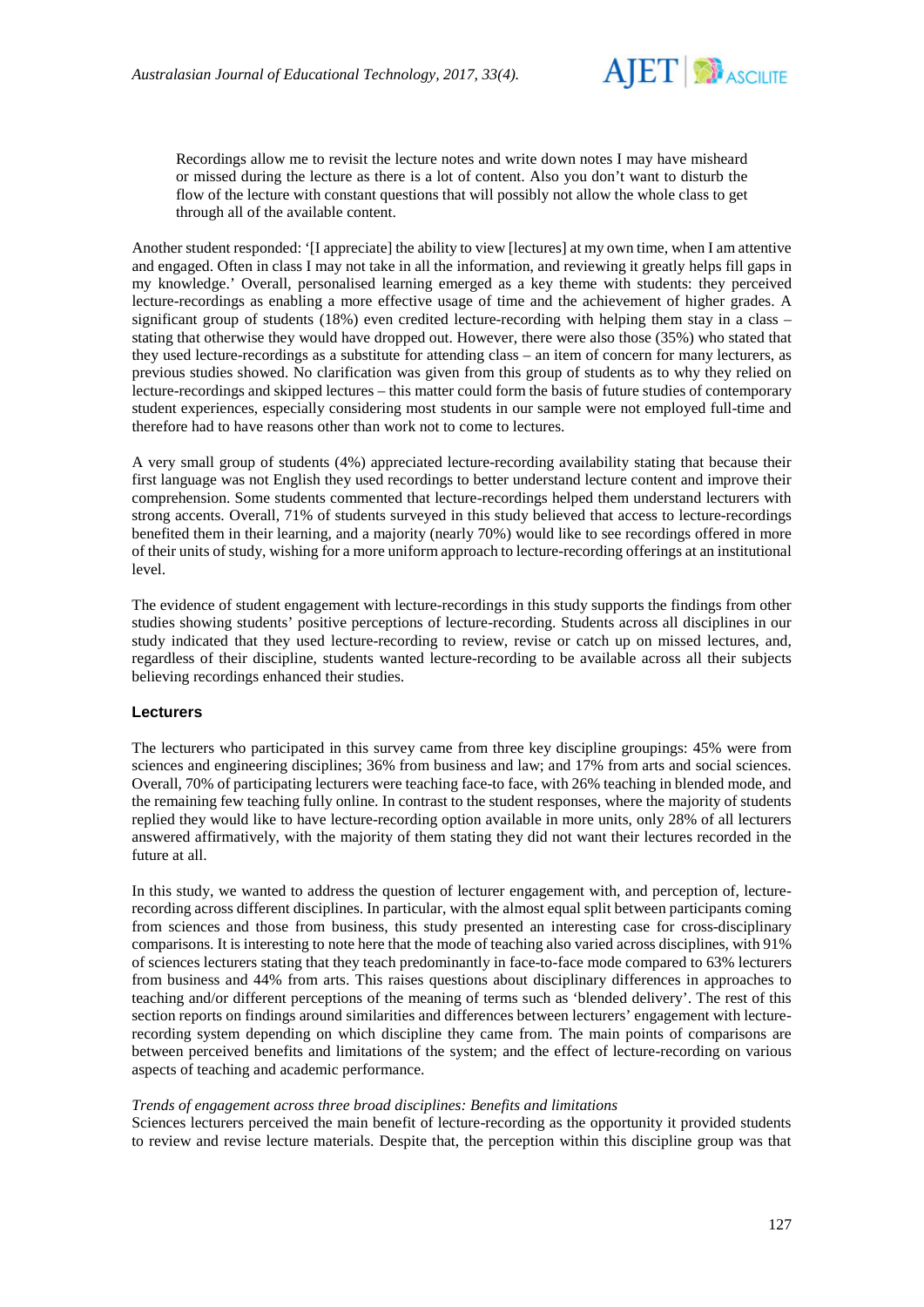

students who use lecture-recording feature are already high-achieving students who are strongly motivated to do well in their studies, with or without this technology. As one participant stated:

[Recordings of lectures] are very helpful for the high-end students (that don't necessarily need it!) but either aren't used or are 'crammed' by the students that do need it. A few students have verbally confirmed this with me. I've had conversations with dedicated students who loathe watching them when they miss a lecture. As someone trying to promote good study habits, I find that for the most part, it seems to do the opposite.

The primary concern articulated here is that students who were not highly motivated might be tempted to listen to recordings instead of attending lectures, with one respondent commenting:

[The presence of lecture-recording] gives the perception that students can skip class and catch up which I strongly doubt they do, given the viewing statistics. It may even impact on other units – as not turning up for a class can escalate to not turning up to university for that day.

A main concern for this group of lecturers was that the system was limited in what it could capture: 'because Echo does not capture whiteboard, most students find it useless and prefer visiting me in my office for consultation anyway'. Another lecturer in this group also felt that the benefit of lecture-recording in its current form was 'marginal' to students, also explaining it by the system's limitations: 'Echoes provide slides (which the students already have access to) and audio. Student use was limited to a few exploratory listens. Very few students actually used the echoes'. Furthermore, engineering and sciences lecturers were concerned that having the option of lecture-recording was creating a 'disconnect with the students', making their students more disengaged and isolated to the point it became more difficult for the lecturers'to identify ways in which to help the students'.

Business lecturers also perceived the main benefit of lecture-recording as the opportunity for students to catch up, revise and review, particularly for those who could not physically attend the lecture, stressing it enabled students to listen to the discussions and questions associated with missed lectures rather than just reading lecture-materials. Interestingly, in this group of lecturers, even those who did not see any direct benefit of the system for themselves as academics acknowledged it may be useful to students. One participant commented that lecture-recording 'allowed students to revise lectures and, when absent, to catch up on missed lectures', while another affirmed that lecture-recording provided 'students with a learning resource that does not depend on real time attendance or real time lecturer explanations'.

There were also concerns amongst business lecturers with some considering lecture-recording options as a 'very big disincentive for students turning up to lectures', believing students were tempted to rely on lecture-recordings and 'play 'catch-up' at the end of the semester'. Another lecturer in this group suspected that if students chose not to turn up for a lecture, they were not listening to lecture-recordings either: based on the viewing statistics only about 50% of students in this lecturer's class downloaded lecture-recordings and overall 'there was little [viewing statistics] activity during the semester'. Finally, another lecturer felt that students did not access lecture-recordings because of the typical length of the recordings: 'it's still an hour to listen to!' This lecturer concluded that 'recording the lecture is not enough – [recordings] need editing, ability to allow for breaks and clearly able to identify sections that students may need to access not just the whole lecture.'

The third (and the smallest) cohort of lecturers in this study, those in the arts and social sciences, also highlighted the revision and review option as the main benefit of lecture-recording for their students. However, they also appreciated 'the potential [of lecture-recording] to reach more students', for instance, by being 'able to record the workshops for distance students' and to 'reuse the recording across teaching periods with other students.' Arts lecturers also appreciated the 'ease of use' of the opt-out system such as the fact that they didn't 'have to apply for it anymore as it records automatically'. In contrast, the sciences lecturers did not comment on the ease of the new system; their comments were focused on the way the system affected their teaching.

#### *Effects of lecture-recording on student academic performance*

Lecturers across the disciplines expressed quite different perceptions about the effects of lecture-recording on their students' academic performance. 12% of sciences lecturers noticed a major reduction in academic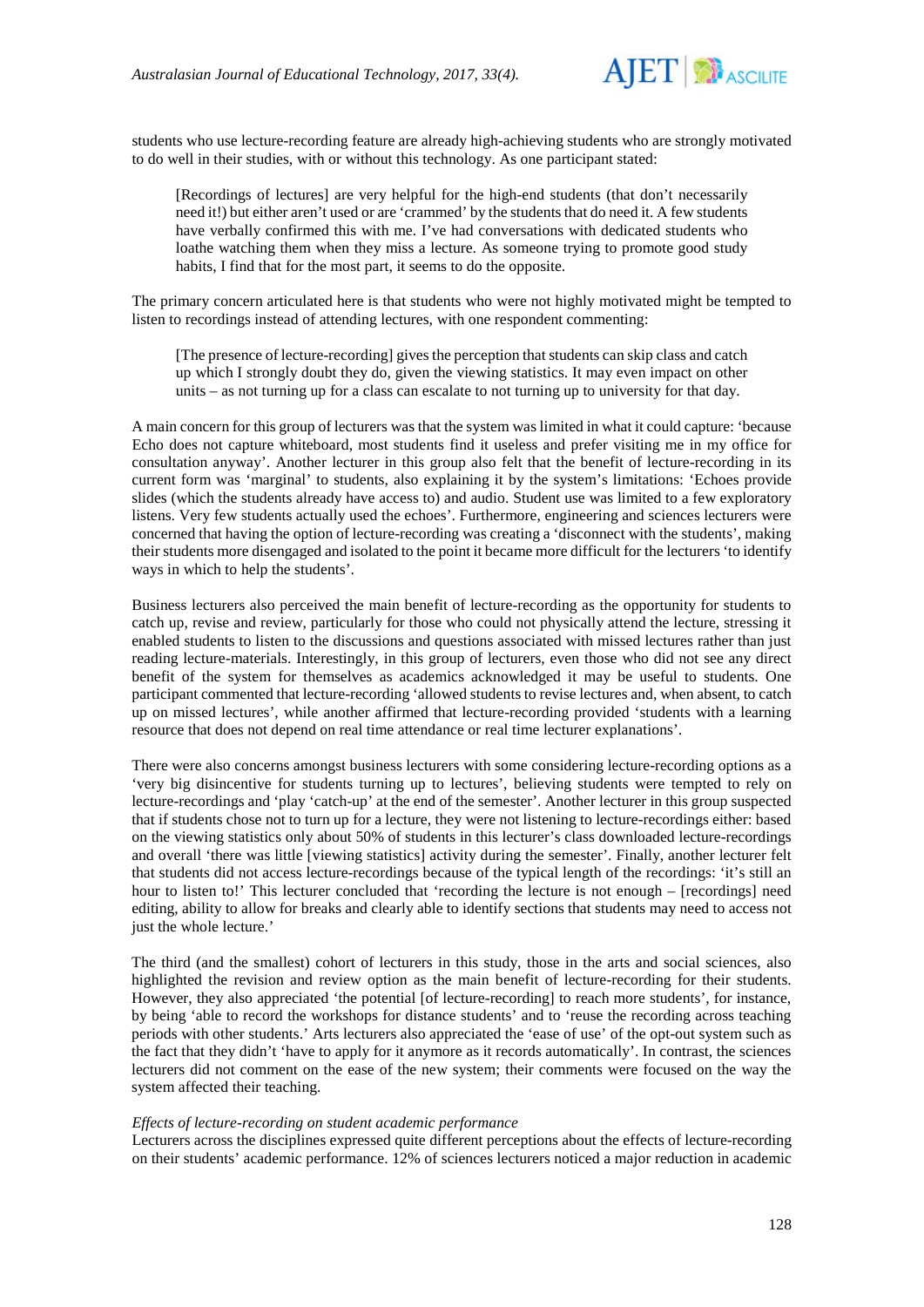

performance in their class, and another 12% noticed a slight reduction in academic performance. In contrast, 53% of business lecturers and 55% of arts lecturers did not notice any change to their students' academic performance. The question of whether these perceptions actually indicate changes in academic performance, and whether or not there are differences across disciplines, is an area that requires further evidence-based research as any changes to academic performance due to lecture-recording need to be well documented, understood and the implications managed.

### *Effects of lecture-recording on teaching*

Lecturers were asked whether they had made any changes to the way they taught in order to fully leverage the presence of lecture-recording. 67% of sciences lecturers and 68% of business lecturers said they did not implement any changes, whereas arts lecturers were evenly split between those who changed the way they taught and those who did not.

One significant issue raised by sciences lecturers was the concern that their discipline area is incompatible with lecture-recording. They specified issues including that 'physical models [could not] be used to demonstrate abstract concepts' and that the system '[did] not capture real-time handwriting on the board which [was] the most fundamental and academically proven form of delivering quantitative and rigorous material'.

A lecturer from the business cohort commented that lecture-recording had a negative effect on his teaching due to copyright restrictions and raised levels of self-consciousness:

I believe that I am far more reserved in lectures. I am far less likely to provide specific examples for students (such as providing business/brand names), which means that the students come away with less understanding of the concepts than they otherwise would. The recording of the lectures has made me far more self-conscious. I feel that every error I make (such as any mispronunciation) is amplified. As a result of feeling more self-conscious, I feel that my lectures are more boring and less engaging than they used to be before the lectures were recorded.

Another lecturer from the same cohort, however, took advantage of lecture-recording affordances in an innovative way:

I do not give a 'lecture' as such. I use Echo360 to capture my own instructions to students (how to do things), and to pre-record lectures that my students are instructed to watch in their own time. This is useful because it is organised, uninterrupted, can be accessed by students in their own time – and is just the 'lecture' not any extraneous 'stuff' they have to wade through to get to the 'lecture'.

A small group of sciences lecturer also felt there was a potential for lecture-recording to be used in future semesters to enable students' independent study while the scheduled lectures' content could be 'flipped' and made more hands-on and interactive. Lecturers, in all disciplines, were exploring alternative models of leveraging technology to provide material for students, with some hoping that this may also enhance their own experience by enabling them to 'gain at least some additional time in future semesters now that an entire semester of lectures has been recorded'.

## **Discussion and conclusions**

This study analysed the differences between lecturers and students' perceptions of, and experiences with, an opt-out approach to lecture-recording using Echo360 in an Australian university. By illuminating variations in lecturers' engagement with lecture-recording across broad disciplinary groupings, our study has expanded on previously published research concerned with the differences in how lecture-recording is perceived by students and lecturers (Larkin, 2010; Maynor et al., 2013; O'Callaghan et al., 2015). In our institution, the main goal behind Echo360 opt-out system implementation was to provide greater flexibility for students to learn wherever and whenever it suited them, and to increase accessibility to lecture materials – including the option to review and revise recordings of live lectures. The opt-out system was received well by most lecturers, and the seamless technology, with immediate upload of lecture materials, enabled easy access for students. Overall, lecturers believed that the group of students who benefited most from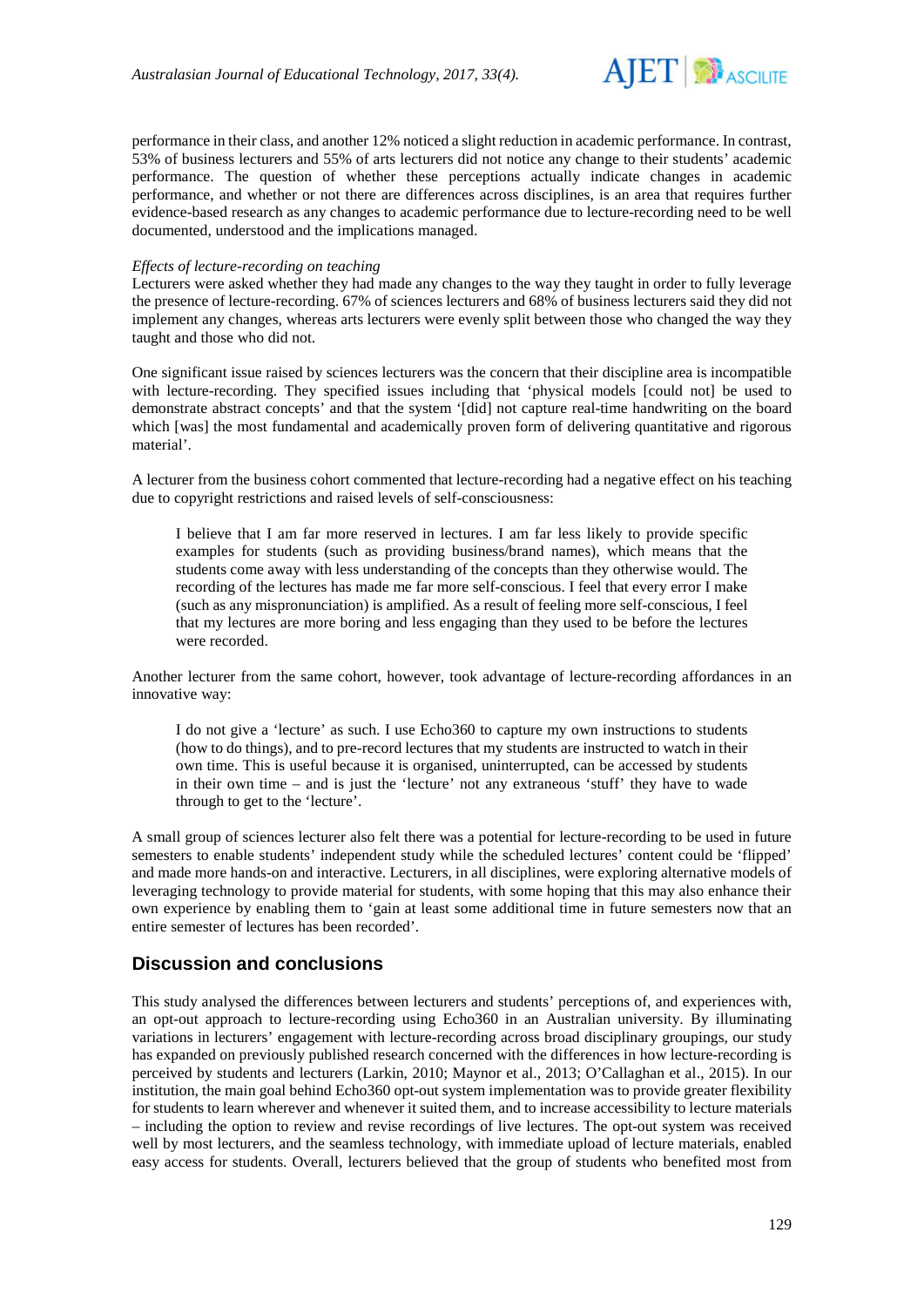

lecture-recordings were those students who were already highly motivated, enthusiastic and high achieving – a group that would do well regardless. This resonates well with studies such as Yeung et al. (2016b), which found that students who were non-frequent lecture attendees were also not likely to use lecturerecordings to make up for a missed a lecture, compared to those who were frequent attendees. Our finding in this regard builds on the existing body of scholarship indicating a variety of reasons behind students' choosing to skip a lecture, regardless of the availability of the lecture-recording.

In our study, lecturers generally perceived students as using lecture-recordings to supplement their learning, rather than as a replacement; however there were still concerns that lecture-recordings may encourage students to miss classes. Students, on the other hand, were generally positive about lecture-recordings and used them for a variety of reasons including review and revision which is consistent with many other studies (Maynor et al., 2013; Tarr et al., 2015; Van Zanten et al., 2012). The concern expressed by lecturers does appear to be supported by the number of students (35% of our student sample) in this study agreeing that they used recordings instead of attending class (business and law students were slightly more likely to be in this group, with 52% of them choosing this response compared to sciences and engineering students and arts and social sciences students, with 26% and 29% of each sub-group choosing this reply respectively). Overall, this segment of our entire student sample was three times higher than those reported in other studies (with bigger samples) (Marchand et al., 2014; Maynor et al., 2013). One of the limitations of our study, however, was that students were not asked to explain when, why and how they used recordings instead of attending class, leaving us to speculate about the potential for conflicting commitments and/or lack of interest. The question of when, why and how students use recordings, rather than attending classes, urgently requires further research.

The analysis of our cross-disciplinary survey data shows that lecturers from each of the three disciplines studied shared a perception that lecture-recording was useful for students to review, revise and catch up on missed lectures. However, results point to variations across disciplines in how willing lecturers were to change their teaching practice to align with lecture-recording. As discussed by Gosper et al. (2008), lecturers respond in different ways to lecture-recording and lecturers who took part in our study confirmed this finding. Responses ranged from those who did not want to change any aspect of their teaching approach to those who embraced the opportunity to teach differently. In our study, lecturers in the science discipline were most concerned about changing their teaching styles and were significantly more concerned with the system's limitations in terms of what could be captured in the recordings.

Further research is required to determine the reasons; however, we suggest that the concerns of lecturers in the sciences discipline point to limitations of the system and the current generation of lecture-recording systems. Science subjects require more in-class demonstrations, use of physical models and utilisation of whiteboards to demonstrate equations and formulae to students, compared to some other disciplines. It is therefore understandable that the current lecture-recording system may be perceived as not addressing the disciplinary specific requirements, as the system only captures the audio component and the PowerPoint screen. Equally, it could suggest that more information, resources and exemplars are needed to empower lecturers to take full advantage of lecture-recording, as lecturers may not be aware of ways to utilise the available educational technology or simply may not have any time to learn new ways of doing things.

Our findings indicate that the current lecture-recording system used by the university may be perceived as being more beneficial to some disciplines than others. To take full advantage of lecture-recording, some additional features may need to be introduced, for example, the interactive capabilities located within the recording such as the ability to add in-video quiz options to engage students. Further research is needed into how the lecture-recording system can cater for different disciplines and their preferred styles of teaching, particularly as universities move away from a didactic approach towards a more personalised learning mode of education delivery. The way a new system is implemented may be of great importance too – for example, training and sharing of good practice with lecturers could go a long way to enable them to use the system to best advantage.

It may be that the next generation of lecture-recording – equipped with a number of extra features such as wearable technologies, roaming camera options, personalised digital notes tool, downloadable digital whiteboards and in-built interactivity tools like online polling and quizzing – may better enable lecturers to mix and match models of recording that work best for their discipline and approach. The Active Learning Platfom, the latest version of Echo360 Lecture Capture and similar systems such as Panopto provide several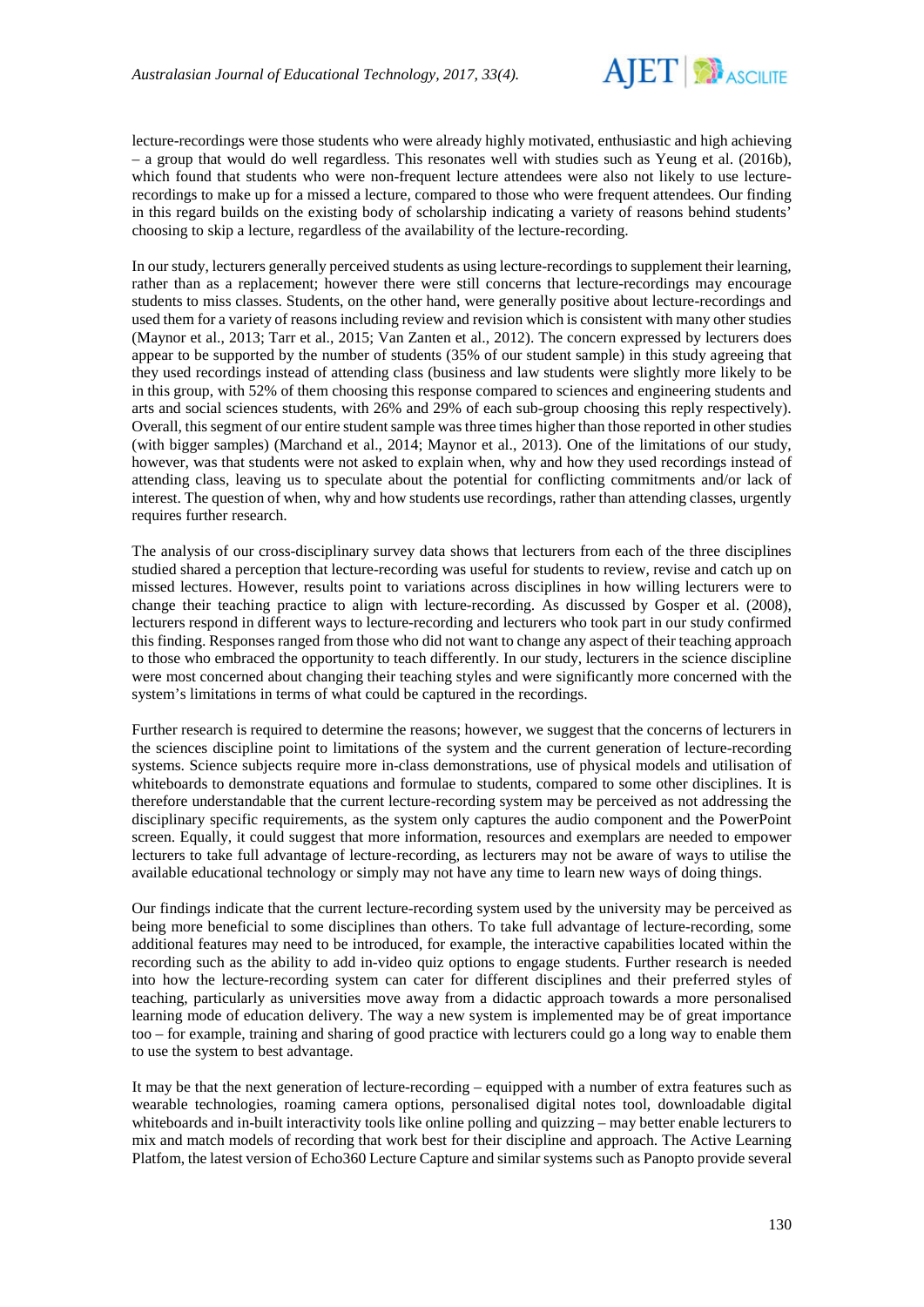

new features that could address many of the discipline-specfic concerns expressed by our participants. Features such as real-time polling and quizzes, open-ended and image-based questions, live video streaming and document cameras to record handwritten notes and equations will take lecture-recording to the next level of technology-enabled learning. These new features will provide lecturers with more options and control and enable them to personalise their use of the technology to suit their discipline and teaching approach. This may then enable a personalised learning experience not only for students, but also for lecturers, and future research will demonstrate whether this changes the perceptions of lecturers towards lecture-recording.

In the meantime, further research may assist in understanding how and why students use and like lecturerecordings, as well as how lecture-recordings can be best utilised to enable and encourage lecturers to actively take on and use this technology to enhance their teaching. Clearly, from this study, the use of a seamlessly integrated opt-out model is one step towards making lecture-recording more appealing to lecturers (as well as students); however, other issues such as the impact on teaching style and the appropriateness for different disciplines warrant further exploration.

In conclusion, we suggest that, regardless of the approach taken by an institution, lecture-recording enables students to personalise their learning by allowing them to supplement (or replace) their face-to-face lectures; to study and revise differently for exams; to take fewer notes and to focus on listening during lectures knowing they can revisit the difficult parts of the lecture in their own time. Potentially, it reduces attendance at lectures; however, it is not clear whether lecture-recording alone is the cause of decreasing attendance, and further research is needed to ascertain the factors affecting attendance. Whilst lecturerecording does provide greater flexibility and personalise the experience for students, it has the potential to do the opposite for lecturers, particularly for those whose teaching approach or subject material does not lend itself readily to current models of recording of audio and PowerPoint slides.

One of the challenges is recognising the requirements of different disciplines, and the variation in lecture approach by individual lecturers, to consider whether an unintended consequence of lecture-recording is the creation of a more didactic and one-size-fits-all model of lecturing. The developments occurring within the lecture-recording technologies will enable lecturers to find different ways of recording, thereby making it possible for lecturers to tailor or personalise their approach. It is possible, of course, that even better recording options may further decrease student attendance at lectures and further research will be needed to determine the effect of lecture-recording on learning outcomes. The challenge for the users of the new lecture-recording technologies – the lecturers and students – will be addressing the implications of increasing opportunities for tailored and personalised learning for effective student learning.

## **Ethics statement**

This research project received ethical clearance from the university's Human Research Ethics Committee and follows the Australian Government's National Statement on Ethical Conduct in Human Research (2007). Any conflicts of interest were minimal and resolved by employing a researcher who was not involved in the implementation of Echo360 opt-out system. All data used in this study was automatically de-identified to ensure the confidentiality and privacy of participants. To access the de-identified data used in this study, please email the corresponding author and provide a statement regarding the purposes of your request.

## **References**

Australasian Council on Open, Distance and e-Learning. (2013). *Lecture capture in Australasian universities*. Retrieved from

[http://www.acode.edu.au/pluginfile.php/419/mod\\_resource/content/1/ACODE\\_Lecture\\_Capture\\_Report\\_2013.pdf](http://www.acode.edu.au/pluginfile.php/419/mod_resource/content/1/ACODE_Lecture_Capture_Report_2013.pdf)

Bati, A. H., Mandiracioglu, A., Orgun, F., & Govsa, F. (2013). Why do students miss lectures? A study of lecture attendance amongst students of health science. *Nurse Education Today*, *33*(6), 596–601. [doi:10.1016/j.nedt.2012.07.010](http://dx.doi.org/10.1016/j.nedt.2012.07.010)

Bazeley, P. (2009). Analysing qualitative data: More than 'identifying themes'. *Malaysian Journal of Qualitative Research, 2*(2), 6–22. Retrieved from [http://www.researchsupport.com.au/bazeley\\_mjqr\\_2009.pdf](http://www.researchsupport.com.au/bazeley_mjqr_2009.pdf)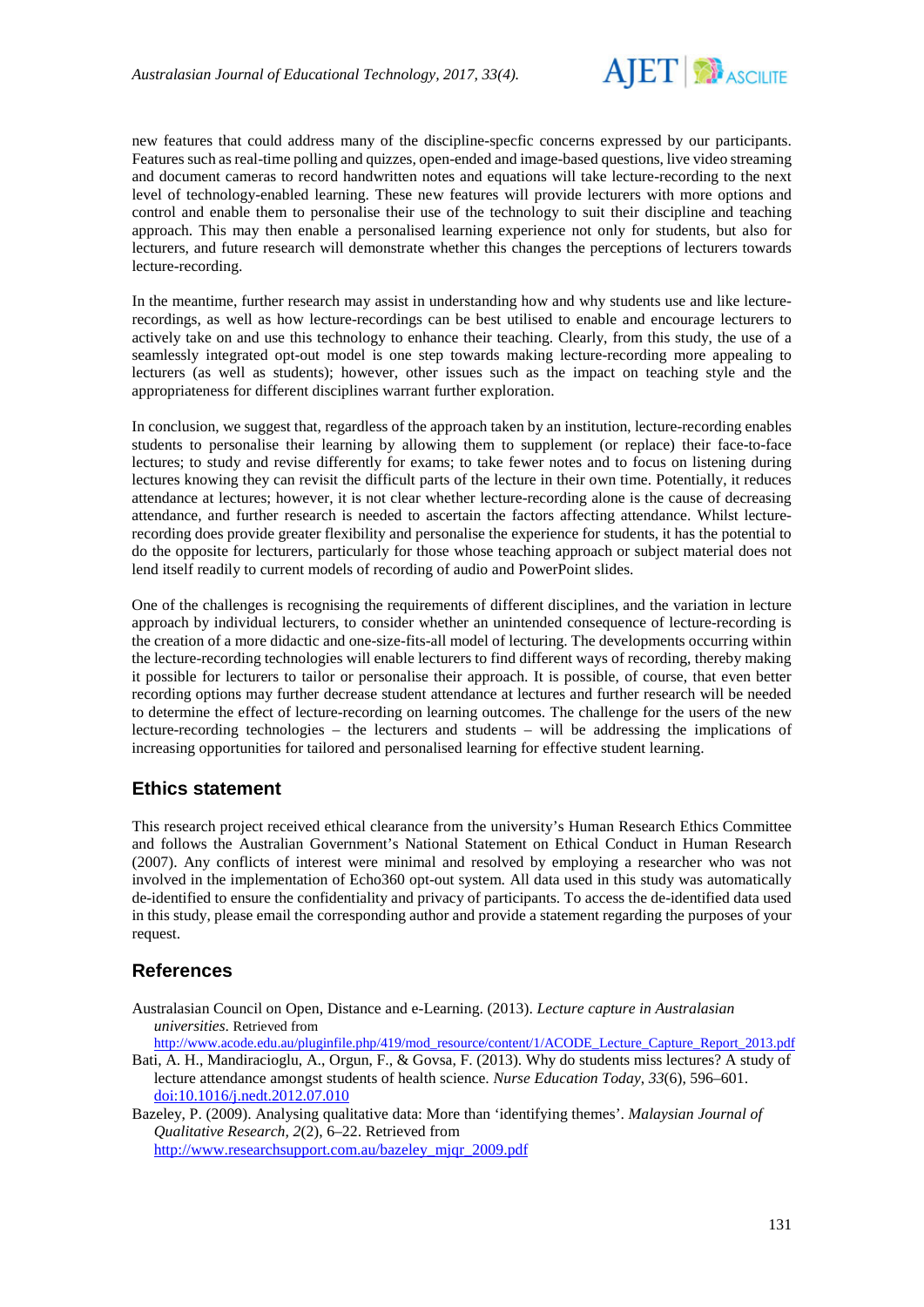

Bazeley, P. (2013). *Qualitative data analysis: Practical strategies*. Los Angeles, CA: Sage.

- Claret, P. M. R. (2016, February). *Lecture capture system for inclusive higher education.* Paper presented at the National Conference on Higher Education in the Knowledge Age: Techno-Pedagogical Perspectives and Innovations, Tiruchirappalli. Retrieved from <http://www.sjctni.edu/IQAC/NCHEKA.pdf>
- Creswell, J. W. (2003). *Research design: Qualitative, quantitative and mixed methods approaches*. Thousand Oaks, CA: Sage.
- Department of Education and Training. (2014). *Selected higher education statistics – 2014 student data*. Retrieved fro[m https://www.education.gov.au/selected-higher-education-statistics-2014-student-data](https://www.education.gov.au/selected-higher-education-statistics-2014-student-data)
- Donnan, P., Kiley, M., & McCormack, C. (2004, November). *Lecture streaming: Getting the pedagogy right.* Paper presented at the Online Learning and Teaching Conference: Exploring Integrated Learning Environments, Brisbane . Retrieved from <http://trove.nla.gov.au/work/153086251?q&versionId=174617597>

Echo360. (2015). Over 600 institutions and counting. Retrieved from http://echo360.com/clients

- Friedland, G., Knipping, L., Schulte, J., & Tapia, E. (2004). E-chalk: A lecture recording system using the chalkboard metaphor. *Interactive Technology and Smart Education, 1*(1), 9–20. [doi:10.1108/17415650480000008](http://dx.doi.org/10.1108/17415650480000008)
- Gosper, M., Green, D., McNeill, M., Phillips, R., Preston, G., & Woo, K. (2008). *The impact of webbased lecture technologies on current and future practices in learning and teaching*. Sydney: Australian Learning and Teaching Council. Retrieved from <https://core.ac.uk/download/files/343/11242562.pdf>
- Gysbers, V., Johnston, J., Hancock, D., & Denyer, G. (2011). Why do students still bother coming to lectures, when everything is available online? *International Journal of Innovation in Science and Mathematics Education, 19*(2). Retrieved from <http://openjournals.library.usyd.edu.au/index.php/CAL/article/view/4887>
- Johnson, L., Adams Becker, S., Estrada, V., & Freeman, A. (2015). *NMC Horizon Report: Higher education edition*. Austin, TX: The New Media Consortium. Retrieved from <http://cdn.nmc.org/media/2015-nmc-horizon-report-HE-EN.pdf>
- Johnston, A. N., Massa, H., & Burne, T. H. (2013). Digital lecture recording: A cautionary tale. *Nurse Education in Practice, 13*(1), 40–47[. doi:10.1016/j.nepr.2012.07.004](http://dx.doi.org/10.1016/j.nepr.2012.07.004)
- Kinash, S., Brand, J., & Mathew, T. (2012). Challenging mobile learning discourse through research: Student perceptions of Blackboard Mobile Learn and iPads. *Australasian Journal of Educational Technology, 28*(4), 639–655. [doi:10.14742/ajet.832](http://dx.doi.org/10.14742/ajet.832)
- Kinash, S., Knight, D., & McLean, M. (2015). Does digital scholarship through online lectures affect student learning? *Educational Technology & Society, 18*(2), 129-139. doi:10.3991/ijet.v512.1166
- Kirkwood, A., & Price, L. (2014). Technology-enhanced learning and teaching in higher education: What is 'enhanced' and how do we know? A critical literature review. *Learning, Media and Technology, 39*(1). [doi:10.1080/17439884.2013.770404](http://dx.doi.org/10.1080/17439884.2013.770404)
- Larkin, H. E. (2010). "But they won't come to lectures..." The impact of audio recorded lectures on student experience and attendance. *Australasian Journal of Educational Technology, 26*(2). [doi:10.14742/ajet.v26i2.1093](http://dx.doi.org/10.14742/ajet.v26i2.1093)
- Leadbeater, W., Shuttleworth, T., Couperthwaite, J., & Nightingale, K. P. (2013). Evaluating the use and impact of lecture recording in undergraduates: Evidence for distinct approaches by different groups of students. *Computers & Education, 61*, 185-192. [doi:10.1016/j.compedu.2012.09.011](http://www.sciencedirect.com/science/article/pii/S0360131512002163)
- Marchand, J.-P., Pearson, M. L., & Albon, S. P. (2014). Student and faculty member perspectives on lecture capture in pharmacy education. *American Journal of Pharmaceutical Education, 78*(4), 1–7. [doi:10.5688/ajpe78474](https://www.ncbi.nlm.nih.gov/pubmed/24850936)
- Maynor, L. M., Barrickman, A. L., Stamatakis, M. K., & Elliott, D. P. (2013). Student and faculty perceptions of lecture recording in a doctor of pharmacy curriculum. *American Journal of Pharmaceutical Education, 77*(8), 1–7. [doi:10.5688/ajpe778165](http://www.ajpe.org/doi/abs/10.5688/ajpe778165)
- McNaught, C., Lam, P., Chan, E., Yuen, S., & Ho, E. (2012). Cultural aspects of adoption of innovation: A case study with implementing a lecture-recording system in a university in Hong Kong. *Journal of the NUS Teaching Academy, 2*(2), 95–108. Retrieved from [http://www.nus.edu.sg/teachingacademy/article/cultural-aspects-of-adoption-of-innovation-a-case](http://www.nus.edu.sg/teachingacademy/article/cultural-aspects-of-adoption-of-innovation-a-case-study-with-implementing-a-lecture-recording-system-in-a-university-in-hong-kong/)[study-with-implementing-a-lecture-recording-system-in-a-university-in-hong-kong/](http://www.nus.edu.sg/teachingacademy/article/cultural-aspects-of-adoption-of-innovation-a-case-study-with-implementing-a-lecture-recording-system-in-a-university-in-hong-kong/)
- O'Callaghan, F. V., Neumann, D. L., Jones, L., & Creed, P. A. (2015). The use of lecture recordings in higher education: A review of institutional, student, and lecturer issues. *Education and Information Technologies,* 1–17. [doi:10.1007/s10639-015-9451-z](http://link.springer.com/article/10.1007/s10639-015-9451-z)